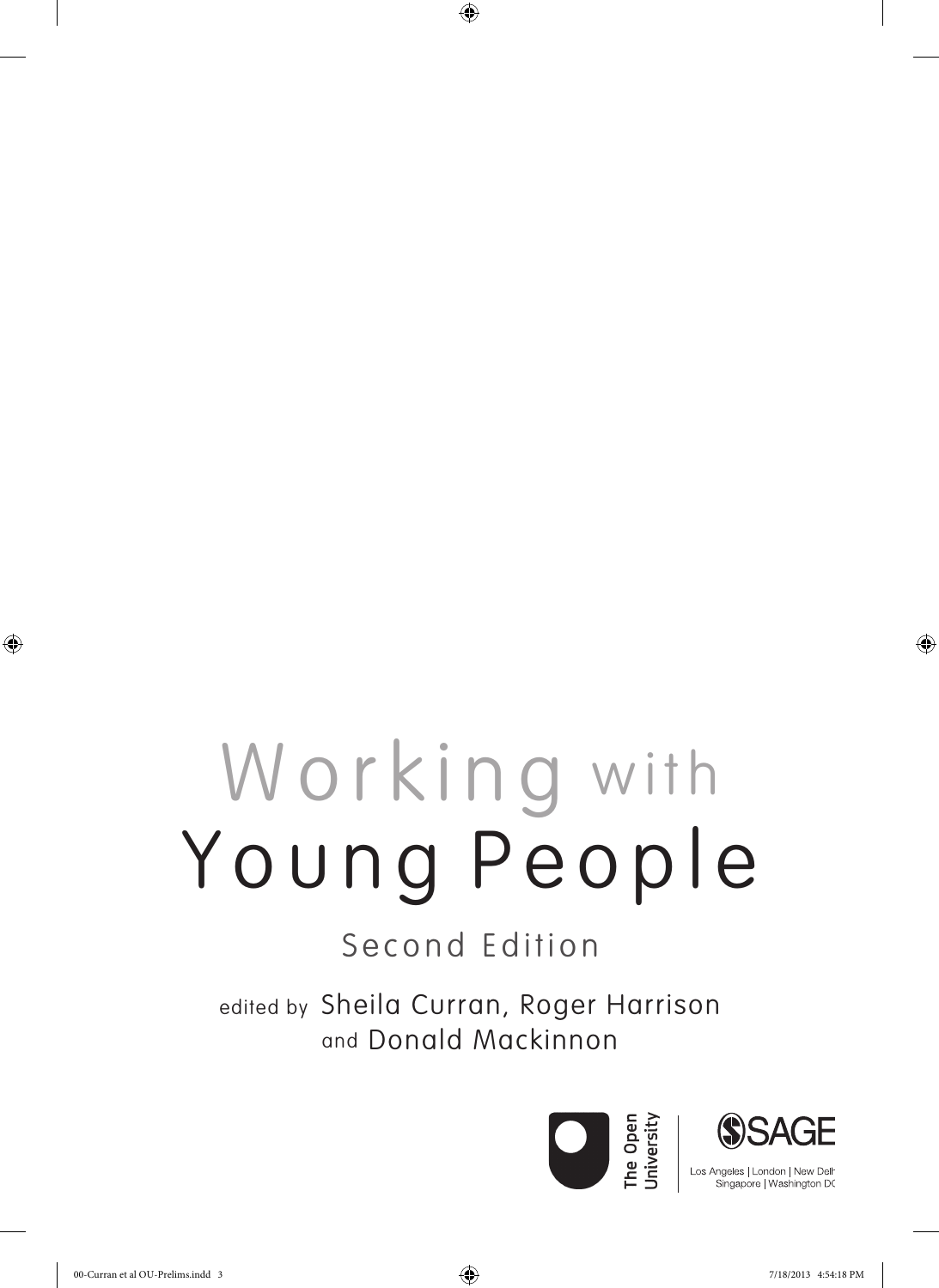

Los Angeles | London | New Delhi Singapore | Washington DC

SAGE Publications Ltd 1 Oliver's Yard 55 City Road London EC1Y 1SP

SAGE Publications Inc. 2455 Teller Road Thousand Oaks, California 91320

SAGE Publications India Pvt Ltd B 1/I 1 Mohan Cooperative Industrial Area Mathura Road New Delhi 110 044

SAGE Publications Asia-Pacific Pte Ltd 3 Church Street #10-04 Samsung Hub Singapore 049483

Editor: Alison Poyner Assistant editor: Emma Milman Production editor: Katie Forsythe Copyeditor: Rosemary Campbell Proofreader: Sharon Cawood Indexer: Elske Janssen Marketing manager: Tamara Navaratnam Cover design: Lisa Harper Typeset by: C&M Digitals (P) Ltd, Chennai, India Printed and bound by CPI Group (UK) Ltd, Croydon, CR0 4YY



© Compilation, original and editorial material, The Open University 2013

First edition published 2005. Reprinted in 2006, 2007, 2008 (twice), 2009, 2010 (twice) and 2011

This edition first published 2013

The Open University Walton Hall Milton Keynes MK7 6AA United Kingdom www.open.ac.uk

 $\bigoplus$ 

Apart from any fair dealing for the purposes of research or private study, or criticism or review, as permitted under the Copyright, Designs and Patents Act, 1988, this publication may be reproduced, stored or transmitted in any form, or by any means, only with the prior permission in writing of the publishers, or in the case of reprographic reproduction, in accordance with the terms of licences issued by the Copyright Licensing Agency. Enquiries concerning reproduction outside those terms should be sent to the publishers.

#### **Library of Congress Control Number: 2013933872**

#### **British Library Cataloguing in Publication data**

A catalogue record for this book is available from the British Library

ISBN 978-1-4462-7327-2 ISBN 978-1-4462-7328-9 (pbk)



⊕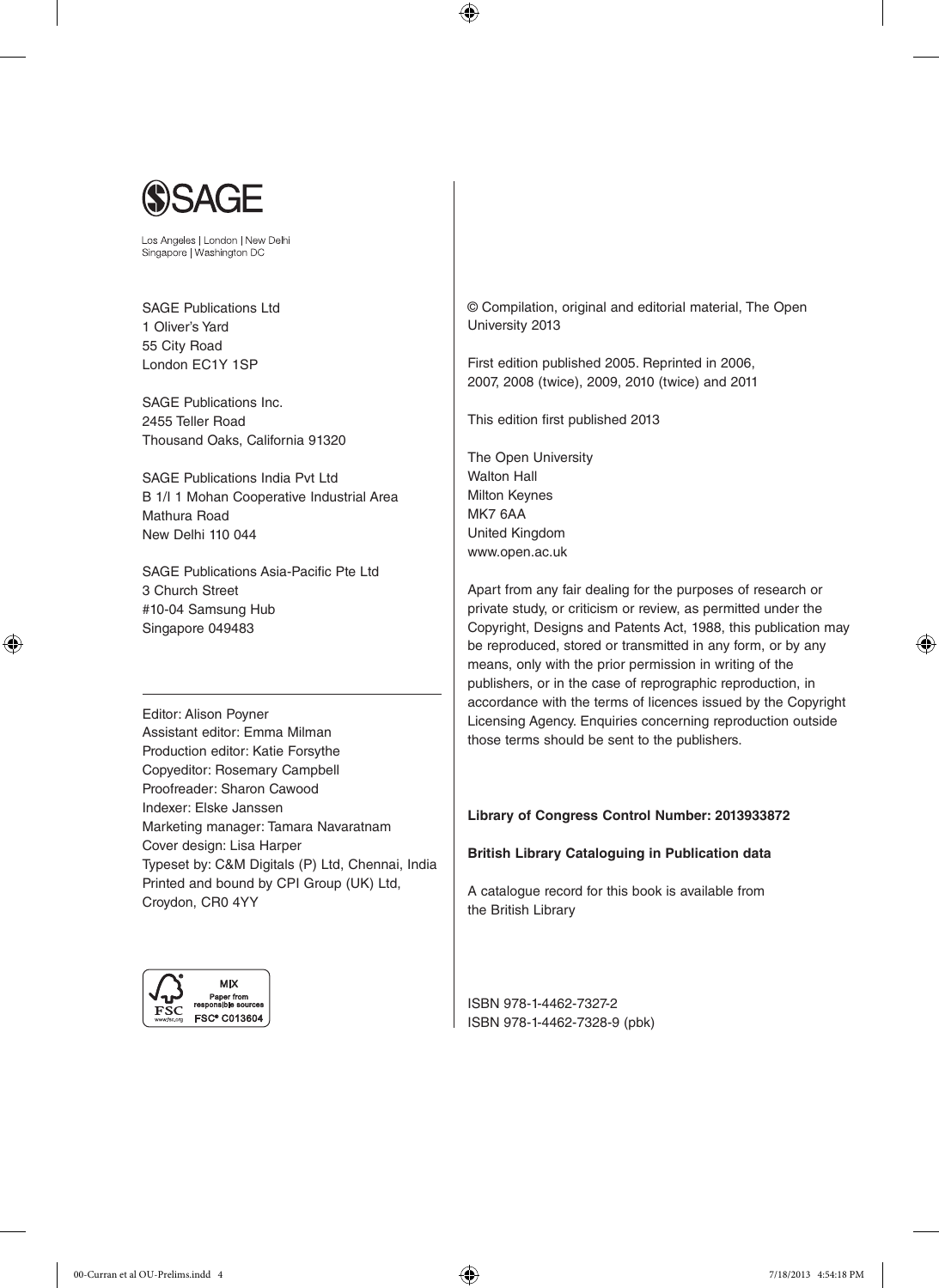## **Contents**

| Notes on the Contributors |                                                                                                                          | vii          |
|---------------------------|--------------------------------------------------------------------------------------------------------------------------|--------------|
|                           | Publisher's Acknowledgements                                                                                             | viii         |
|                           | Introduction<br>Sheila Curran, Roger Harrison and Donald Mackinnon                                                       | $\mathbf X$  |
|                           | Part 1 Young People in Society                                                                                           | $\mathbf{1}$ |
| $\mathbf{1}$              | Policy, Practice and Research in Work with Young People<br>Jason Wood and Jean Hine                                      | 3            |
|                           | 2 Youth as a Social Construction<br>Mary Jane Kehily                                                                     | 13           |
| 3                         | Trouble and Tribes: Young People and Community<br>Jeremy Brent                                                           | 24           |
| 4                         | Teenage Pregnancy and Parenthood: Implications for Policy<br>and Practice<br>Aniela Wenham                               | 37           |
|                           | 5 What Does the 'Teen Brain' Research Say, and What Does it Mean for<br>Practitioners?<br>Howard Sercombe and Tomas Paus | 48           |
|                           | 6 Youth Work in a Cold Climate<br>Tom Wylie                                                                              | 58           |
|                           | Part 2 The Nature of Work with Young People                                                                              | 67           |
| 7                         | Defining Good Youth Work<br>Gina Ingram and Jean Harris                                                                  | 69           |
| 8                         | Every Day is Different<br>Jean Spence and Carol Devanney                                                                 | 73           |

 $\bigoplus$ 

Copyright, Designs and Patents Act, 1988, this publication may be reproduced, stored or transmitted in any form, or by any

 $\bigoplus$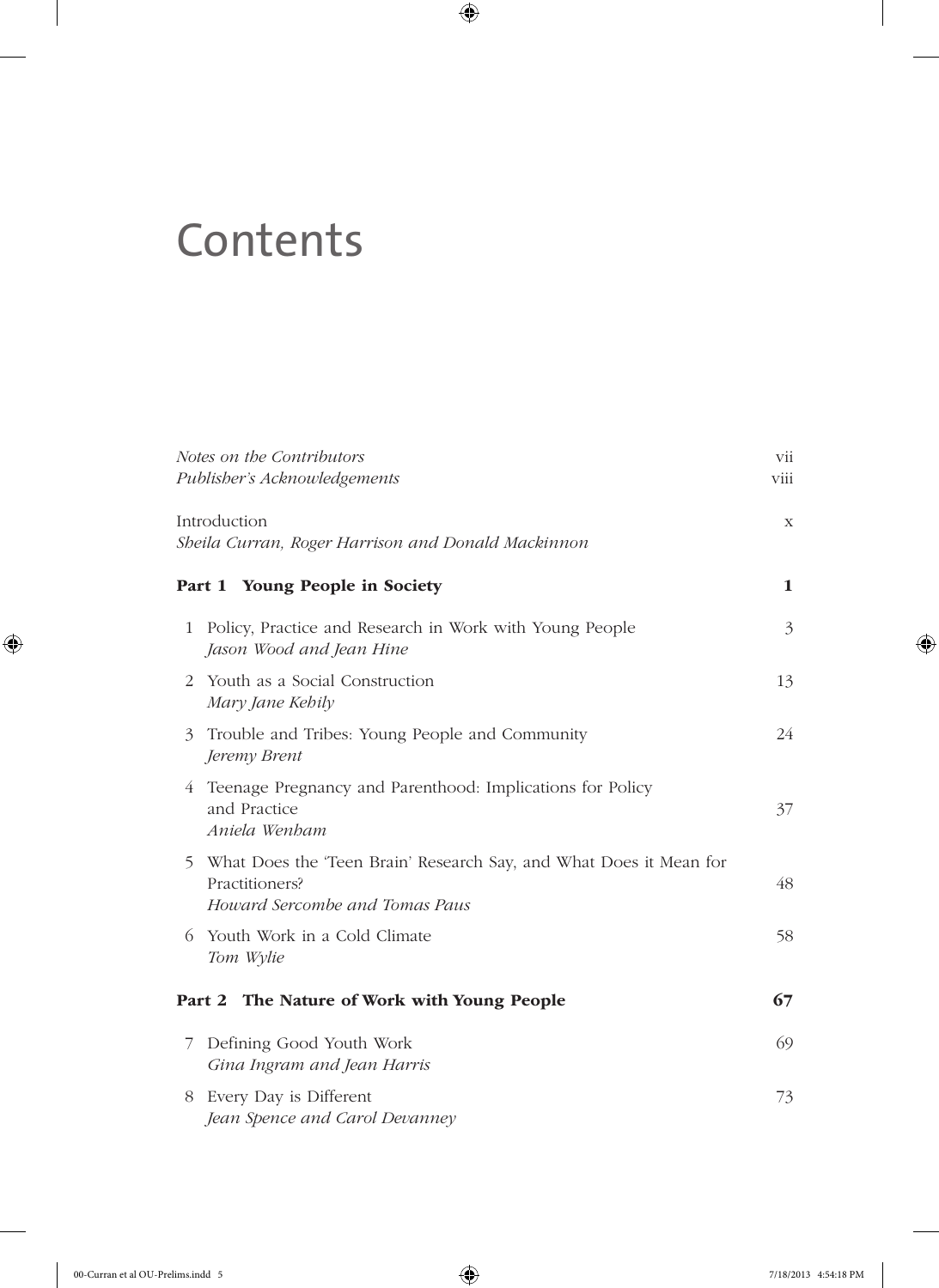#### **vi** Working with young people

 $\overline{\phantom{a}}$ 

 $\bigoplus$ 

|    | 9 Helping: Definitions and Purpose<br>Hazel L. Reid and Alison J. Fielding                             | 87             |
|----|--------------------------------------------------------------------------------------------------------|----------------|
|    | 10 Informal Learning in Youth Work: Times, People and Places<br>Janet Batsleer                         | O <sub>O</sub> |
|    | 11 Thinking Ethically<br>Howard Sercombe                                                               | 109            |
|    | 12 A Social Theory of Learning<br>Etienne Wenger                                                       | 116            |
|    | Part 3 The Practices of Work with Young People                                                         | 123            |
|    | 13 Crossing the Boundaries? Working Informally in Formal Settings<br>Sheila Curran and Tyrrell Golding | 125            |
|    | 14 Enhancing Young People's Participation<br>Kate Sapin                                                | 137            |
|    | 15 Developing Generative Themes for Community Action<br>Dave Beck and Rod Purcell                      | 154            |
|    | 16 Working with Groups of Young People<br>Jane Westergaard                                             | 164            |
|    | 17 Youth Work in a Digital Age<br>Jane Melvin                                                          | 179            |
|    | 18 Faith-based Youth Work – Lessons from the Christian Sector<br>Naomi Stanton                         | 193            |
| 19 | Supervision as a Youth Work Tool<br>Liesl Conradie                                                     | 206            |
|    | <i>Index</i>                                                                                           |                |

 $\bigoplus$ 

I

 $\bigoplus$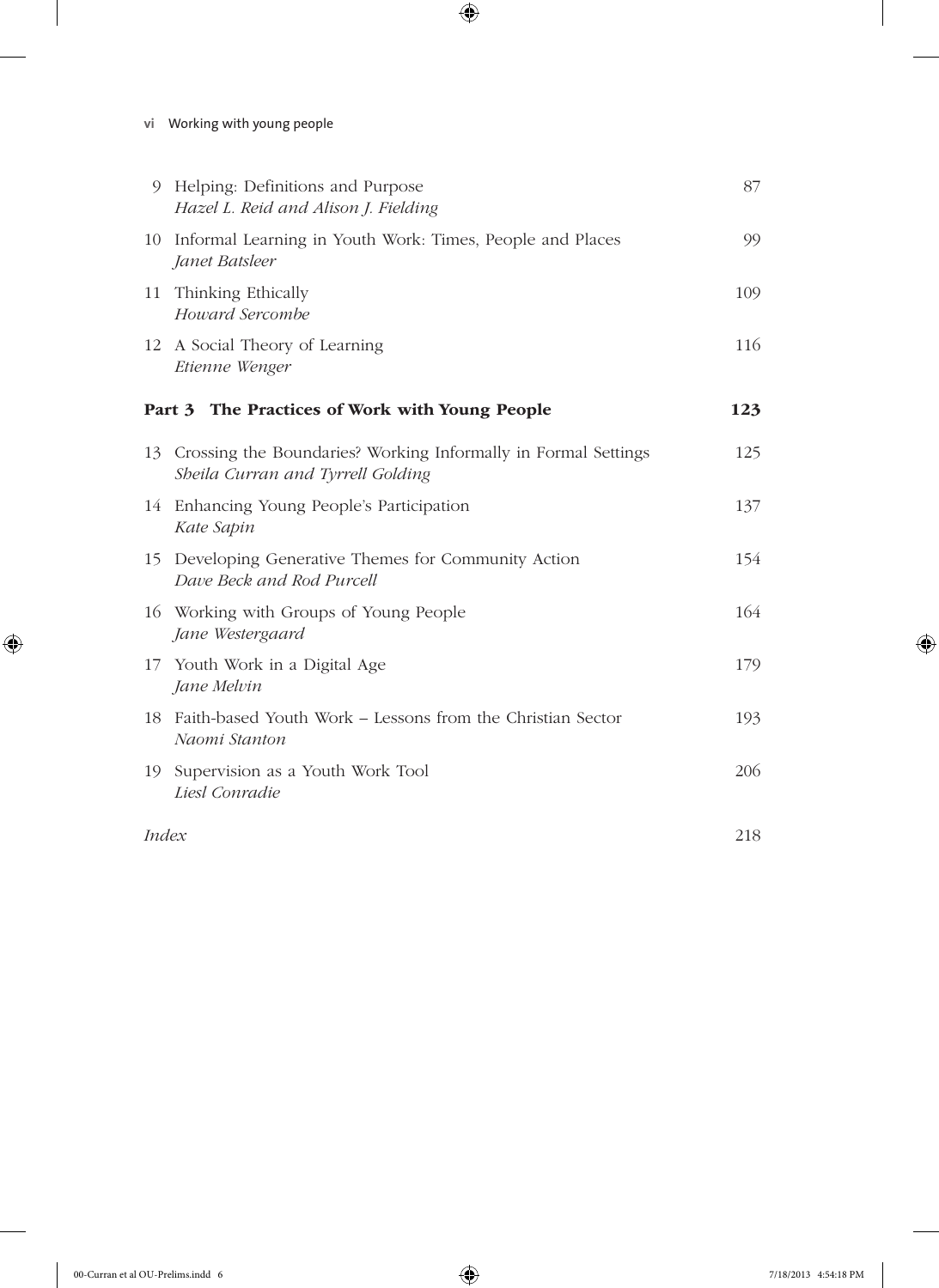## **1** Policy, Practice and Research in Work with Young People

 $\textcircled{\scriptsize{*}}$ 

### Jason Wood and Jean Hine

In recent years there have been significant shifts in the landscape of work with young people. These have followed changes in policy, in social and economic conditions and in the knowledge base through which we understand young people. This chapter examines some of these changes, drawing attention to their implications for practice and practitioners. In particular it points up the tendency to view young people as 'at risk', either to themselves or others, as a driver for changes in policy and practice.

#### **Introduction**

♠

The past ten years have seen significant expansion and change in work with young people. The field once occupied predominantly by youth services, social work and education now contains a wider network of agencies that seek to intervene in a young person's life. A qualified youth worker today is one who can be called upon to make a contribution to a number of agencies and organisations that, in many cases, did not exist ten years ago. In statutory youth offending partnerships and crime prevention teams, they work to prevent and reduce the reoccurrence of youth crime. In information, advice and guidance services, they undertake work to reduce the number of young people excluded from education, training or employment. Through various health initiatives, they work preventatively in reducing the health risks that young people face. Positive activities and structured programmes of leisure, once the cornerstone of youth work, persist, but in a wide variety of contexts provided by a range of statutory, voluntary and private agencies. This broad range of work with young people frequently takes place in multi-agency contexts, where

01-Curran et al OU-Ch-01-Part-Lindd 3 7/18/2013 4:54:21 PM

This chapter is the authors' revision of Wood, Jason and Hine, Jean (2009) 'Introduction: The Changing Context of Work with Young People', Chapter 1 in Wood, Jason and Hine, Jean (eds) *Work with Young People*, London: Sage.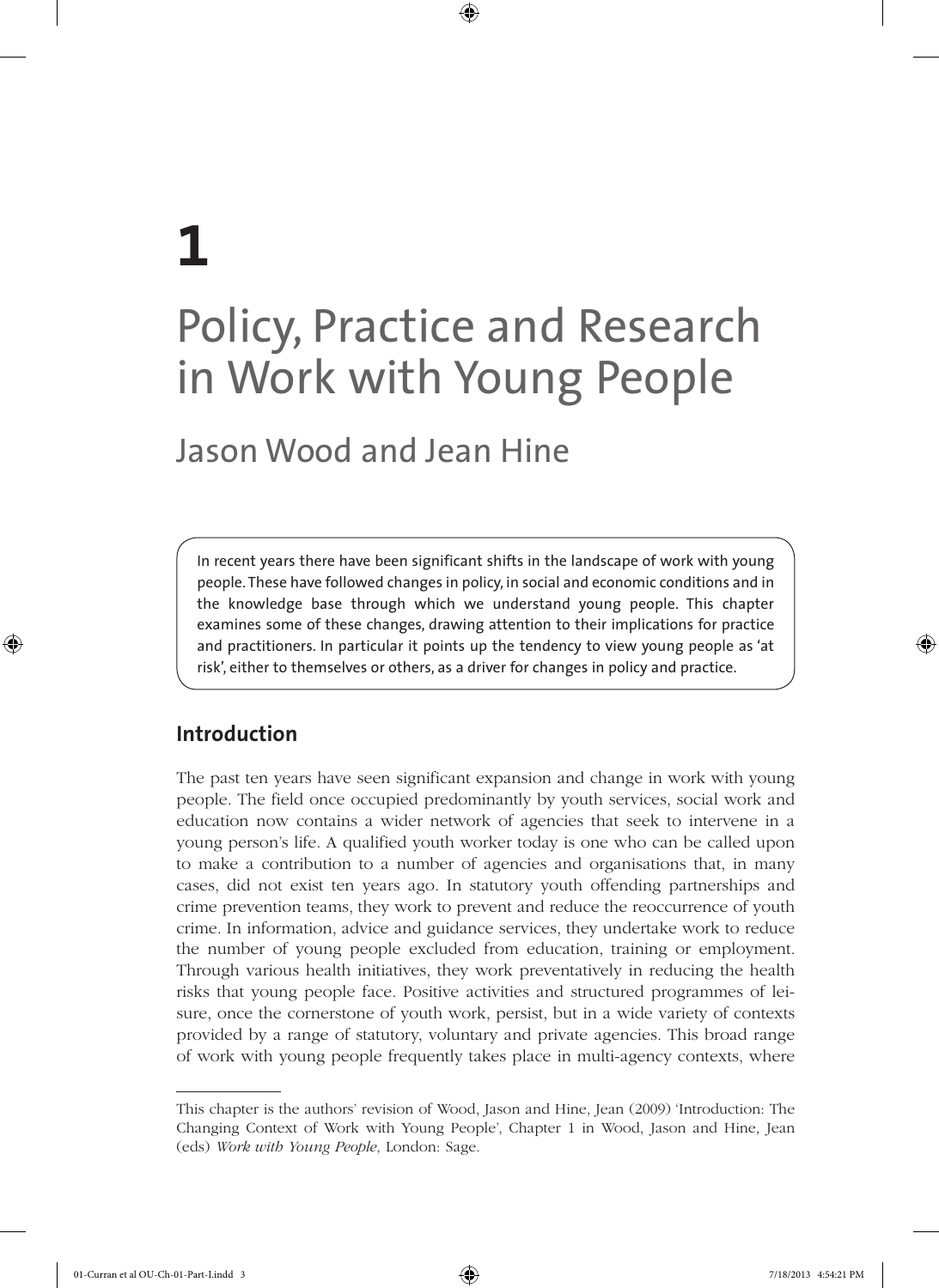the disciplinary boundaries between professions are increasingly characterised as porous. As a result, the professional identity of a youth, health or social worker is under challenge as partnership working becomes more commonplace.

⊕

Many of the policy initiatives that have underpinned these changes have done so on the basis of a desire to improve things for all children and young people. In England, the *Every Child Matters* (ECM) framework offered five laudable outcomes for children and young people: being healthy, staying safe, enjoying and achieving, making a positive contribution and achieving economic well-being (DfES, 2003). Similarly, the ambitions of the overarching *Youth Matters* and *Aiming High for Young People* strategies indicated both a desire to empower young people in the delivery of positive activities and for them to access high quality support in terms of advice and guidance (DfES, 2005; HM Treasury/DCSF, 2007). More recently the coalition government's Positive for Youth policy (https://www.education.gov.uk/publications/eOrderingDownload/ DFE-00198-2011.pdf) promotes similar aspirations for young people's development, though its strategy for achieving them is rather different. For example, it proposes:

a common goal of young people having a strong sense of belonging, and the supportive relationships, strong ambitions, and good opportunities they need to realise their potential.

It specifically supports the value of young people's voices being heard and taken notice of:

Young people have a right to have their views taken into account in all decisions that affect their lives. We must give them a stronger voice and celebrate their positive contribution and achievements.

And it aims to work through collaboration between government departments, councils, schools, charities and businesses. These positive messages are also evident at a European level where youth policy is governed by a commitment to advocating youth citizenship, promoting better participation and listening to the voice of young people (Williamson, 2009).

However, such developments also invite wide-ranging criticism. The dominant message about young people is one of ambivalence: they are to be protected and improved through increased intervention, but society must be protected from some of them. They are to be active participants in public life, yet are increasingly excluded from public spaces through dispersal and curfew measures. They are held up as responsible for making decisions, yet are often characterised as lacking the necessary skills to exercise this responsibility in an acceptable way. All of which results in young people being labelled in neat, dichotomous ways that do not necessarily reflect the complexity of young people's real lives and circumstances.

At the same time as seeking to expand the range of work with young people, policy has also become more prescriptive, specifying how this work should be done and introducing a wide range of targets to be met by agencies delivering it. Practitioners are increasingly required to demonstrate how their work results in accredited learning outcomes for young people. These targets are underpinned by an espoused commitment to evidence-based practice, though it is sometimes difficult to see the

♠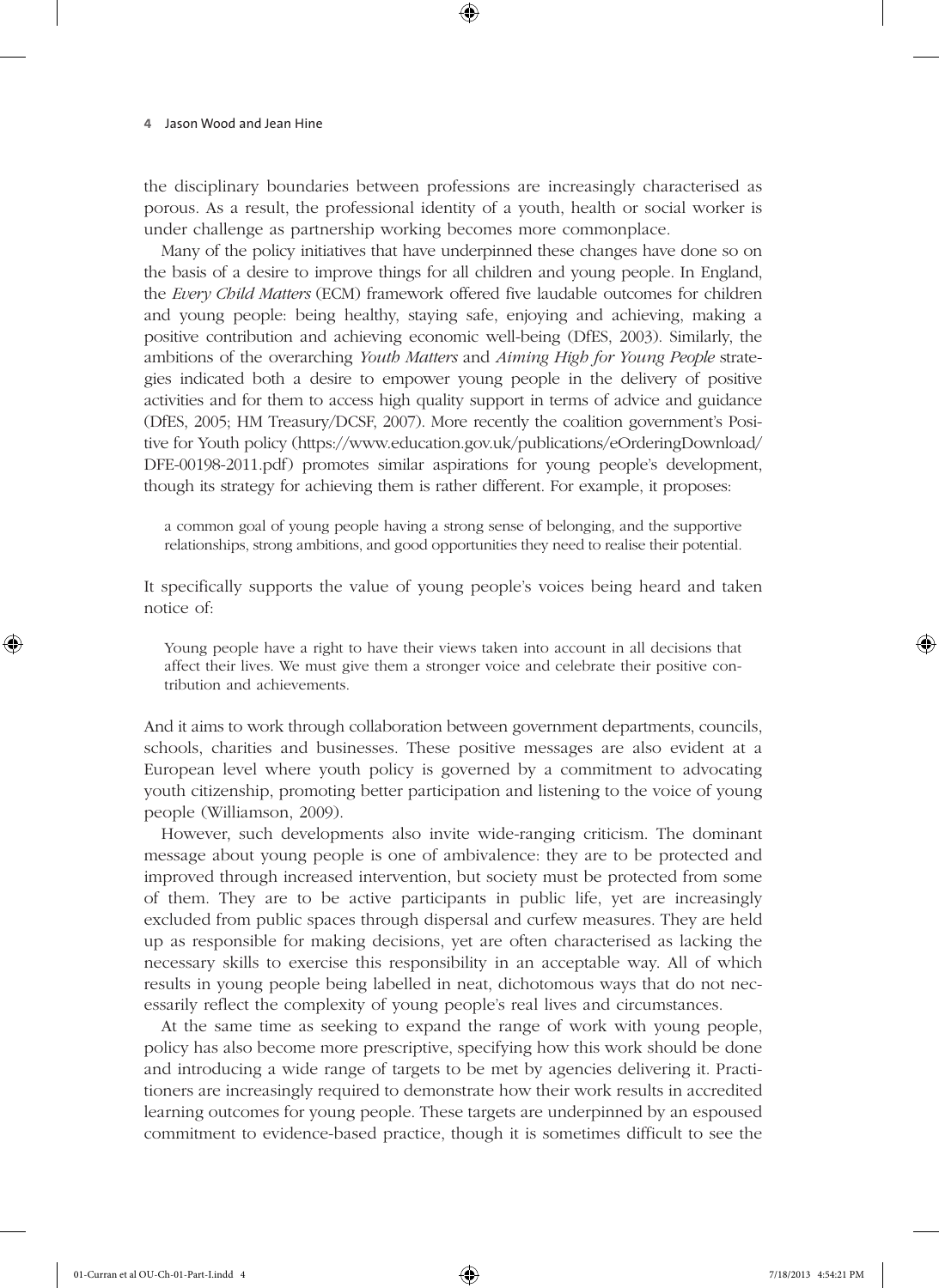value of the evidence chosen. This is all the more surprising given the extent to which research and wider theory has increased understandings of young people over the past decade. The relationship between this growing body of research, much of it focused on young people, and the definitions and approaches found in policy is clearly not as strong as it could be.

 $\textcircled{\scriptsize{*}}$ 

#### **Developments in theory and research**

Research studies of youth and work with young people have produced different understandings, not only of young people's lives, but of 'education, family, the media, popular culture, (un)employment transitions, the life course, risks and so on' (Kelly, 2003: 167). Despite this expansion in knowledge about young people, exactly what is meant by 'youth' is still open to question (see Hine, 2009). A central concept in traditional definitions is the notion of it being a stage in life between childhood and adulthood. But more recent sociological perspectives have shown that the period in the life course that is defined as 'youth' is as much a social construction as it is a period of individual change. Mizen defines youth as a 'socially determined category' (Mizen, 2004: 5) and in this respect it is little use to rely solely on individual biological markers as a frame for understanding youth. What this 'social turn' tells us is that the cultural, social and political contexts in which young people grow up will invariably shape definitions of what is childhood, adolescence and adulthood.

Studies of childhood show it as a similarly contested and socially constructed period of the life course (Foley et al., 2001; James and James, 2004). Like youth, childhood 'cannot be regarded as an unproblematic descriptor of the natural biological phase' (James and James, 2004: 13). The experiences of a child growing up in the 1990s compared with that of those today will vary dramatically. Further complexity arises in any cross-cultural comparison of childhood, especially in the values ascribed to certain definitions of childrearing practices as compared to 'Western notions of what all children should aspire to' (Sanders, 2004: 53). Such perspectives open up a challenge to claims of a neutrally defined 'normal' childhood since 'childhood as a social space is structurally determined by a range of social institutions and mechanisms' (James and James, 2004: 213). These institutions and mechanisms reflect the dominant cultural and social adult expectations of childhood, either in response to the individual and collective behaviours of children or in the wide variety of macro determinates that influence the wider structure of society (James and James, 2004).

Adulthood is also subject to social categorisation. What is meant precisely by adulthood is highly contested. Economic indicators would suggest full and continuous participation in the economy and the acquisition of property. Social indicators include the formation of stable family units, characterised by the reproduction and socialisation of the next generation of children. Civil indicators would suggest political and civic participation. All of these claims though can be subject to dispute. For instance, if full economic participation and property acquisition are indicators of responsible adulthood, are we to conclude that those who engage in further and higher education are not behaving as responsible adults?

♠

♠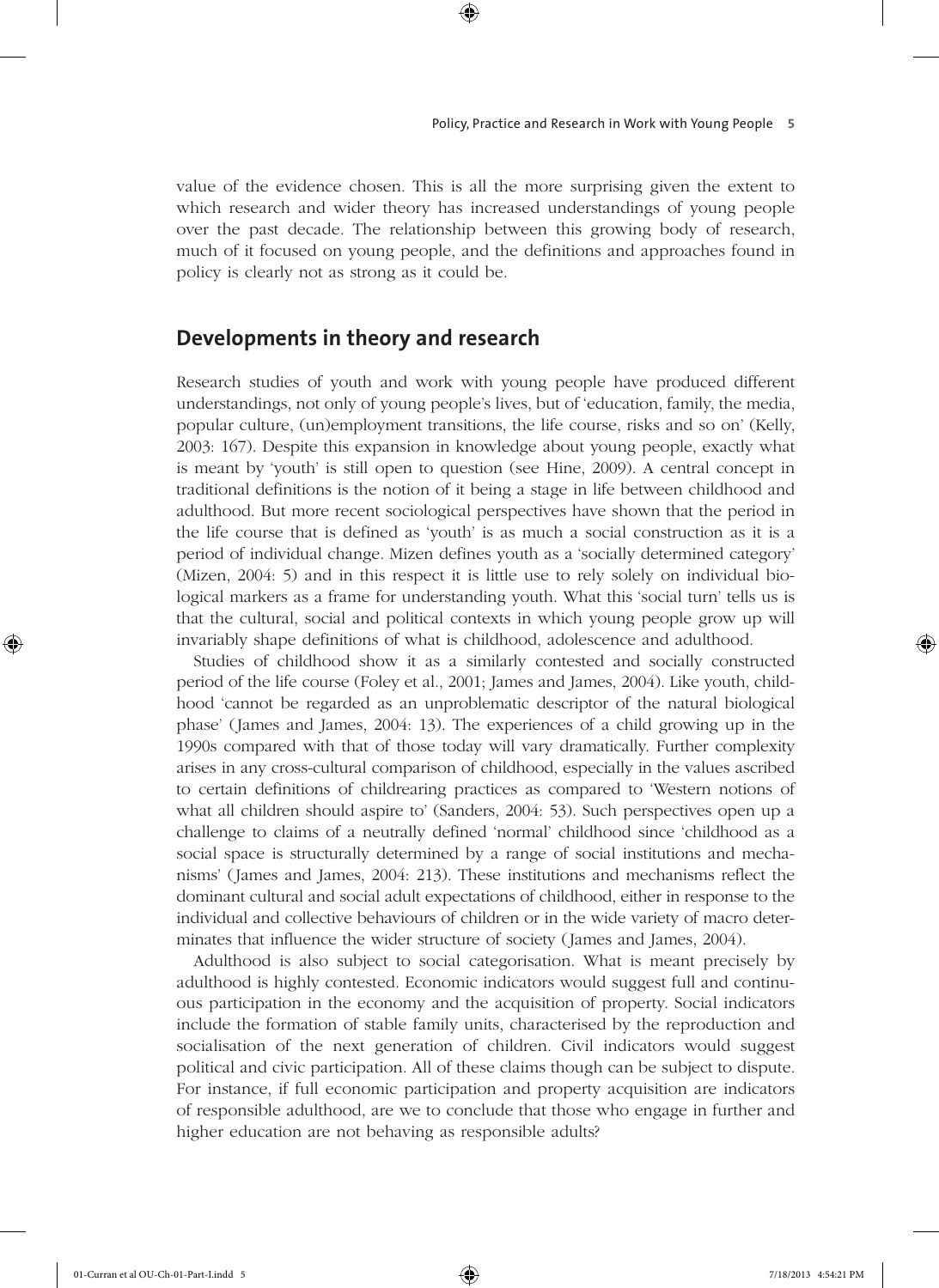What we can say with some certainty is that young people in late modern societies are characterised as leading immensely complex and fragmented lives. Their social identities are subjected to far-reaching, diverse and interconnected influences, many of which have not been experienced by previous generations. These new challenges include changing macro forces arising from globalisation and the risk society (which now operate together with longstanding issues of social stratification relating to class, gender, race, disability, sexuality, and so on).

 $\textcircled{\scriptsize{*}}$ 

Two strands of recent research are worthy of exploration here since they have direct implications for the significant changes in work with young people over the past ten years. The first examines expanding knowledge about youth transitions in a markedly changing and complex world. The second reviews the interplay of risk and resilience in young people's lives.

#### Changing, complex and extended transitions

Young people are frequently referred to as being in a state of transition, of moving between the life stages of childhood and adulthood: a stage termed adolescence or 'youth'. Age boundaries are often applied to this stage and are embedded in legislations related to education, voting rights and marriage, but in the modern Western world a range of economic and social indicators of adulthood are primary signifiers of the transition. In the discussion above, the idea that childhood and adulthood are problematic concepts was put forward. In any discussion around transition as a journey, one perhaps must accept some sort of a destination. For Coleman et al., adolescence is 'best understood as a complex transition between the states of childhood dependence and adult independence' (2004: 227). The extensive study of this transition period has provoked much recent empirical and theoretical interest, not least because of the complex changes associated with the risk society. Such research has been useful in considering:

- The interaction between personal capacity, biology and personality ('agency') and the systems and structures that influence young people ('structure').
- The ways in which institutions, social policies and systems intervene within a key stage of the life course.
- The ways in which other problems or situations emerge, particularly at the point of transition from education to employment. This is of particular interest to policy makers, often concerned with the interconnectedness of 'social exclusion'. (Bynner, 2001: 6)

While there has perhaps always been a great deal of confusion over what constitutes arrival at adulthood (Coleman and Warren-Adamson, 1992), transitions that were once understood to be linear are now recognised as fluid, changing and increasingly without a fixed end-point (Dwyer and Wyn, 2001). Consequently, young people growing up in the modern world 'face new risks and opportunities' (Furlong and Cartmel, 2007: 8) perhaps only glimpsed by previous generations. It certainly makes one's own reflections on childhood in many cases redundant.

Regarded as 'an important phase in the life cycle' (Furlong and Cartmel, 2007: 34), the transition from education to employment is one such example. Pathways from

01-Curran et al OU-Ch-01-Part-Lindd 6 7/18/2013 4:54:21 PM

♠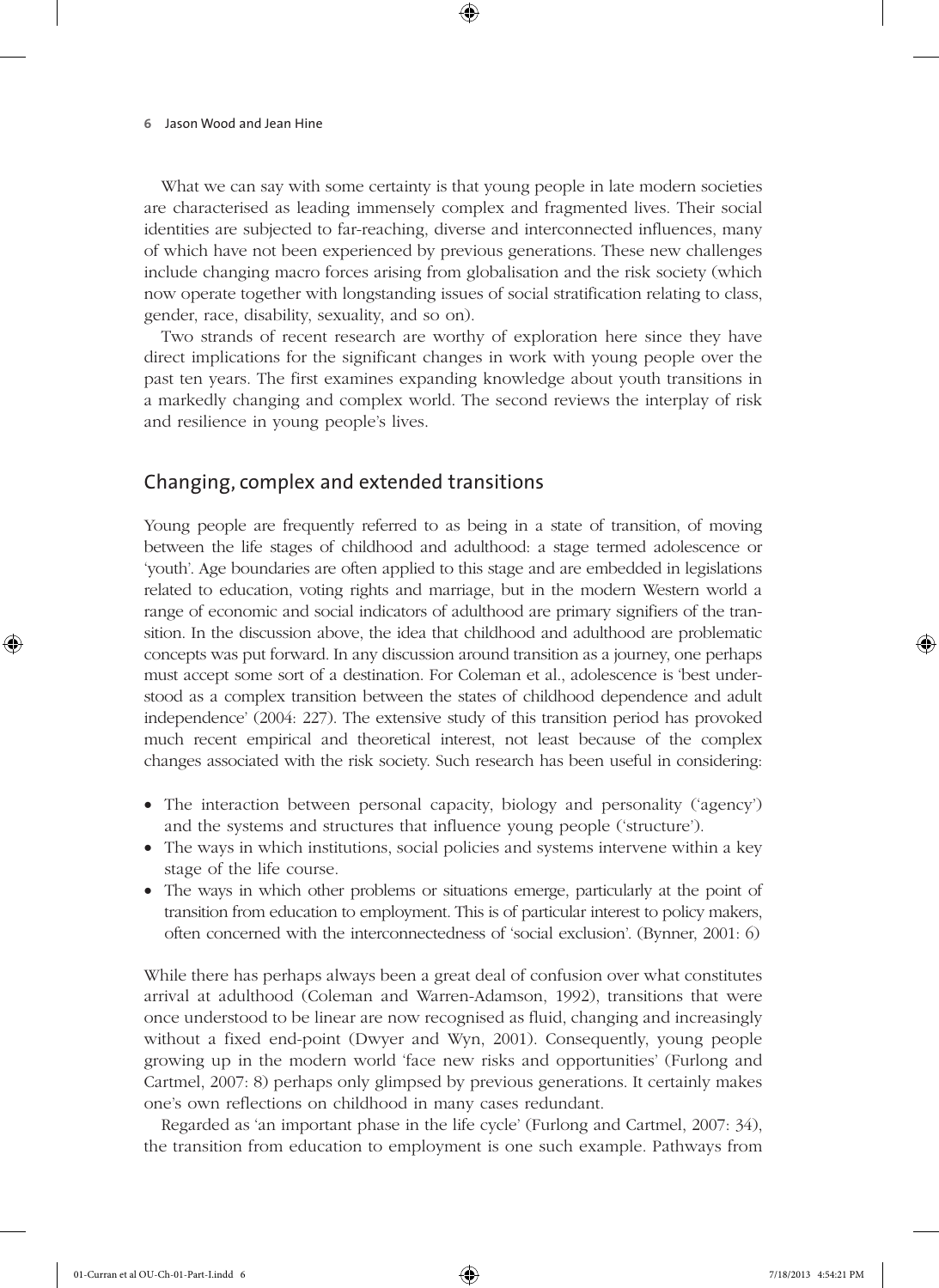post-16 education are now beset by a range of further training opportunities, increased uptake at higher education and new uncertainty in traditional, skilled and unskilled labour (Furlong and Cartmel, 2007). Government recognition that the nature of the labour market has shifted towards a 'knowledge economy' ultimately means that more young people are required to attend further and higher education and training for longer periods. Indeed, at the time of writing, government policy for England and Wales is to raise the statutory school leaving age from 16 to 18 by 2015. One consequence of fragmented employment patterns and extended education is the changing relationship that young people have with their immediate families. In the UK, for instance, extended periods of financial dependency on parents and carers may mean home ownership takes place increasingly later on in the life course.

⊕

A key indicator for arrival at 'adulthood' is the shift from dependence on parents and family to independent living, including obtaining employment, forming a relationship and family, and moving into accommodation. Research by Bynner (2005) shows that across Europe there is a trend towards the achievement of the markers of adulthood coming at a later age now than previously, as the transition from childhood to adulthood becomes extended. His research also draws attention to the different experiences of young people in different socio-economic groups: '… over the 24-year period examined, the most dominant feature was growing polarization between the advantaged and the disadvantaged' (Bynner, 2005: 377). Involvement in extended education and training delays the onset of employment for some, but rates of such participation are lower for the more disadvantaged, with higher levels of early parenthood and early entry into work.

The focus on the notion of transition is accompanied by the view that young people are adults in the making, and thus do not have the awareness or competencies of adults. This view is informed by the dominant developmental perspectives of childhood presented by psychologists such as Piaget and Inhelder (1969). Children are seen to develop adult attributes gradually over their early and adolescent years in an additive and linear fashion, with normative age bandings identified as significant for the acquisition of particular competencies. It is argued that recent times have seen significant changes in young people's transitions, because the nature of the world in which they live has changed dramatically (e.g. Bynner, 2005; Spence, 2005). In this new world young people have greater opportunity but less certainty about their futures, requiring them to be more self-aware, flexible and responsive to changing social and economic conditions (Beck, 1992). This instability and fluidity in social and economic conditions has meant that transitions can be more difficult for young people to achieve and that this transitional phase of life is becoming longer and more complex (Valentine, 2003), though, as noted above, these changes have not affected all young people in the same way, with those from disadvantaged backgrounds tending to have different patterns of transition than those from more privileged backgrounds (Bynner, 2005).

#### Young people, risk and resilience

Nowhere is the tension between the need to prevent risk and the necessity of learning to manage and take calculated risks more apparent than in the process of growing up from childhood to adulthood. (Thom et al., 2007: 1)

01-Curran et al OU-Ch-01-Part-Lindd 7 7/18/2013 4:54:21 PM

♠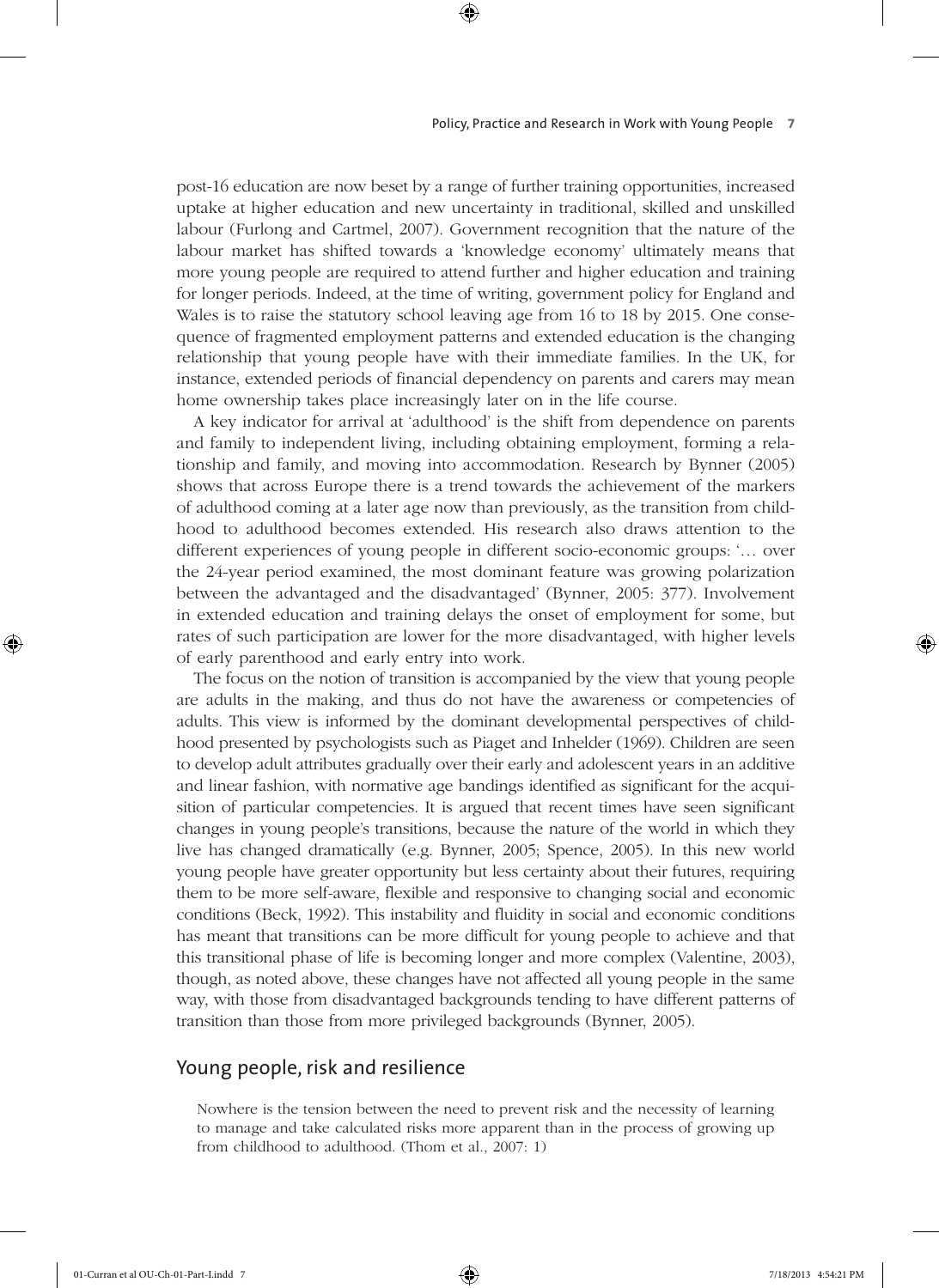Certainly, young people are leading lives of increasing uncertainty and 'heightened risk' (Furlong and Cartmel, 2007: 8), an idea located within the now well rehearsed framework of the 'risk society' (Beck, 1992). Life is literally prone to risks that once did not exist and 'people are seen to both cause risks and be responsible for their minimization' (Lupton, 2006: 12). Whether these risks are the consequence of seemingly uncontrollable forces (such as global warming) or understood within the more localised or personalised experiences of the population (health-related risky behaviours such as smoking, for instance), the overwhelming consequence is an increased feeling of insecurity and a desire for risk prevention and protection (Beck, 1992; Kemshall, 2002; Furlong and Cartmel, 2007). This 'culture of caution' (Thom et al., 2007) leads us ultimately to see risk through a negative lens.

⊕

The association of 'youth' with 'risk' is prominent in relation to young people's social activities and debates around youth welfare, criminal justice, employment and sexuality. The expanding knowledge base about young people's personal and social risks is driven by research that gives increasing attention to young people as problems: sexual behaviour (Hoggart, 2007); substance misuse and 'binge' drinking, with grand but contested claims about alcohol misuse (see France, 2007: 137–138); and the links between truancy and long-term social exclusion (Social Exclusion Unit, 1998) are just three examples. This concern with risky behaviour drives a desire to predict it and stop it, using the idea of 'risk factors': literally what key determinants impact upon whether young people will grow up as integrated members of society, or as somehow deviant (Hayes, 2002). This growing body of work seeks to understand 'protective factors' and the idea of 'resilience' to address the question: what capacities do young people 'need' in order to ward off risk? Resilience is not simply located at the level of individual agency but is increasingly seen as a cultural and structural concept. Particular approaches to building resilience through community youth development (Perkins, 2009) and the building of social capital (Boeck, 2009) demonstrate the importance of strategies which acknowledge and work with the social contexts in which young people are growing up, rather than viewing young people only as sites of individual (in)capacity.

#### **Developments in policy**

Throughout history, youth policy has responded to different political, public and social imperatives, since 'youth has always been under the microscope and of central concern to adults and the state' (France, 2007: 1). Even in times of economic austerity and the closure of many local authority youth services in England, politicians of all major political parties have expressed concern about the dangers of young people not engaging in education and training, with consequences for their future employment prospects, and their involvement in crime, drug use and teenage pregnancy. The question of how to engage young people as socially and economically productive citizens is beset by a curious mix of anxiety, fear, hope and aspiration. Key themes in policy development over the past ten years include the prominence of

♠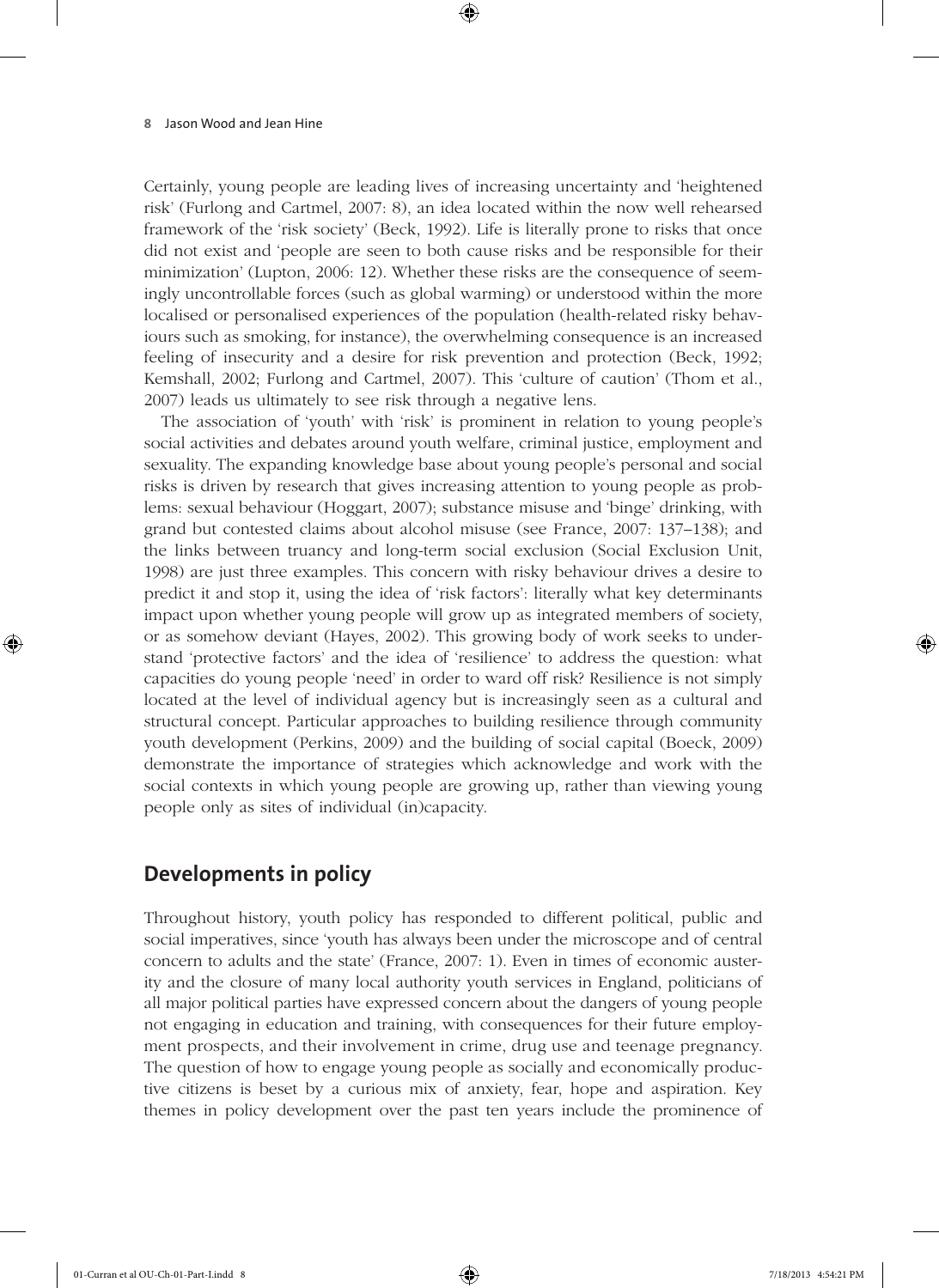risk-based social policy over traditional welfarist models. This includes an increasing emphasis on fostering conditions that promote 'self-reliance' and 'responsibility'. For young people in particular, there has been an increase in strategies designed to ward off social exclusion through the use of early intervention strategies. In some cases, the preoccupation with risk has led to a widening of the criminal justice net (Yates, 2009). Services that were not traditionally classed as within the criminal justice arena find themselves increasingly contributing to outcomes related to the reduction of the risk of offending.

⊕

#### Dealing with young people for what they might become

In any welfare system, resources are prone to economic rationalisation, and targeting offers a politically attractive option for addressing the most pressing social problems (Kemshall, 2002). The argument suggests that the more entrenched a difficulty becomes, the more costly and less effective interventions become. So policy responds by seeking to address early warning signs: the truancy, rather than the longterm exclusion from school; the cigarette smoking rather than the diseases that plague the individual in later life; the healthy eating of children in schools rather than the health consequences of obesity. The approach is often argued as commonsensical: if it is known that someone is more likely to do X, if they are displaying Y, then surely one should intervene? As former Prime Minister Tony Blair observed:

Where it's clear that children are at risk of being brought up in disadvantaged homes where there are multiple problems, then instead of waiting until the child goes off the rails we should act early enough to prevent that. (Blair, 2006, cited in *The Guardian*)

This emphasis on risk factors and precaution have ultimately led us towards a focus on the potential futures of young people via targeted policy and away from universal, open access welfare that deals with problems in the present (France, 2008). Risk factors serve as 'targets' helping to identify 'populations at risk' (Schoon and Bynner, 2003).

Early intervention is realised through a number of policy measures. All children and young people have access to universal education and health care, with minimum standards in both. But those children and young people who embody certain risk factors face greater levels of state intervention. Families in the most deprived communities in Britain are the targets of specialist, multi-disciplinary Children and Family Centres that seek to address the interconnected problems of health, education, child development and parenting. In criminal justice, the expansion of programmes of structured activity and the development of youth prevention services are targeted at those areas with higher crime rates in the hope that such programmes will divert potential offenders. Similarly, those young people Not in Education, Employment or Training (NEET) may find themselves subject to a raft of initiatives such as alternative curricula and dedicated personal advisers, both on compulsory and voluntary terms. The last ten years have seen a prioritisation of engagement in education, in whatever new forms it takes hold, including most recently through

♠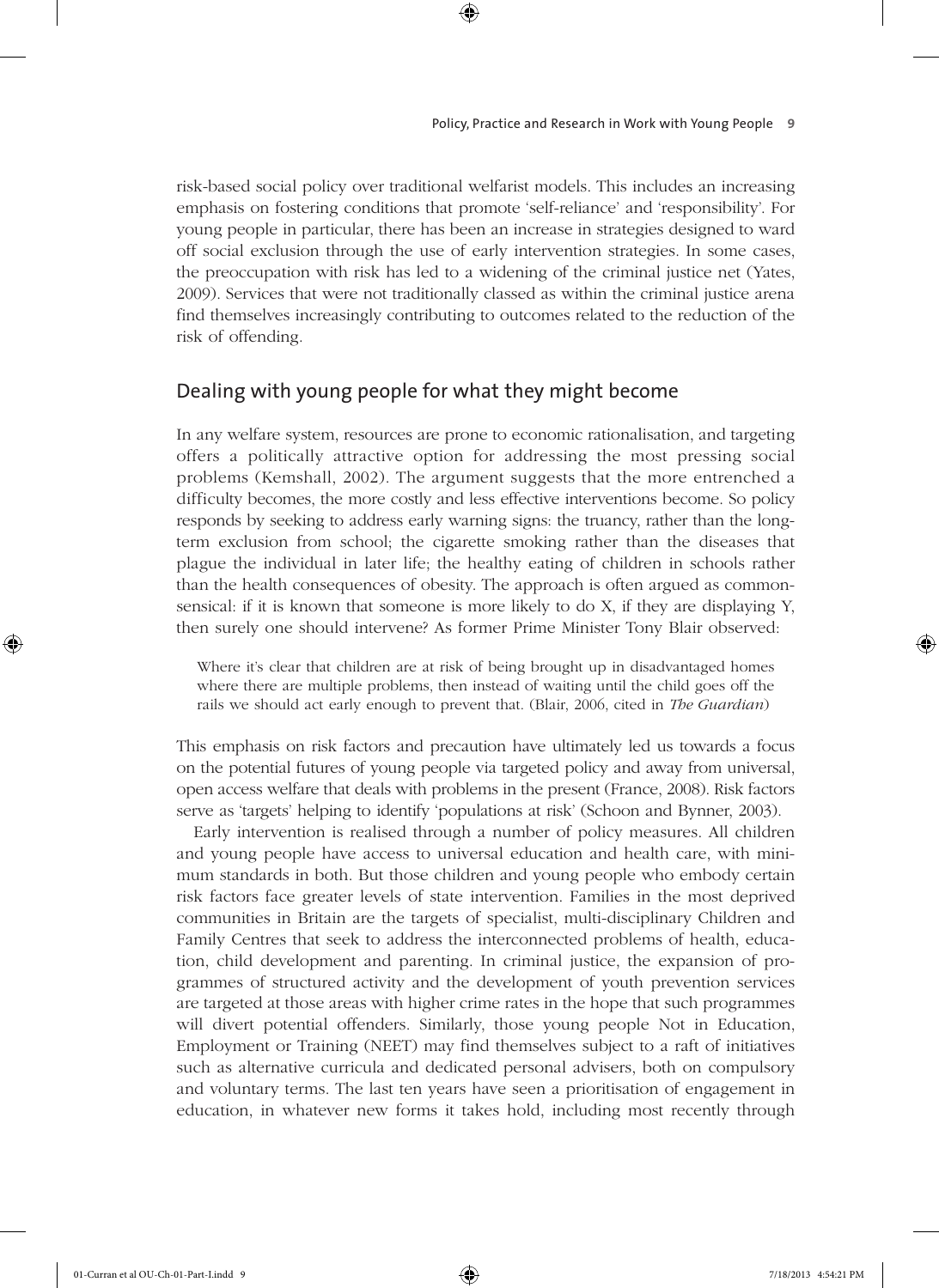private enterprise seeking to offer alternative qualifications for those children most at risk of exclusion.

⊕

#### From entitlement to conditionality

A key theme in social policy has been the reframing of welfare from one of entitlement to one of conditionality (Dwyer, 2004), putting at the centre the balance between individual rights and obligations. Increasingly, welfare is based on the 'something for something' society (Blair, 1998), where the expected duties of the individual are more clearly prioritised. Welfare reform then is more than an economic imperative: it literally becomes a 'remoralising' exercise, redefined as a system that encourages active participation of its citizens over passively dispensing compensation to those in need (see Kemshall, 2002: 111–112).

The theme of rights and responsibilities is then witnessed through a number of policy initiatives, and when seen in terms of a broader social framework can be applied to almost all aspects of youth policy. Rights in this case are often framed as a right to participate, with the UN Convention on the Rights of the Child often underpinning the rationale for encouraging the 'duty to consult'. Recent youth policy in the United Kingdom has sought to engage young people in the process of formulation, for instance through *Youth Matters* consulting the views of nearly 20,000 young people, and through the commitment in *Positive for Youth* to give a stronger voice to young people.

Social responsibility is a more complex policy development. Obligations on young people are either quite specific (children will not truant, or they/their parents will face financial penalties) or rather more ambiguous (increasing 'respect', for instance). In whatever form they take, the desired moral and social behaviour of young people is increasingly determined by policy and instructed through education and welfare services (Armstrong, 2009).

#### **Implications for practice**

The start of this chapter indicated that work with young people in the UK now offers a more diverse employment market driven by new and expanding policy intentions. This market includes housing authorities, the police, youth offending teams, health services, education, and welfare and guidance services. Much of the work is prescriptive and targeted, but creativity and diversity still flourish: practitioners do indeed seek to empower young people and develop meaningful relationships built upon increased trust (Yates, 2009).

The guiding principles of youth work have in recent tradition been bound to those of informal education: an emphasis on voluntary association, starting from where the learner is at and encouraging them to reflect on their own experiences (Jeffs and Smith, 2005) in order to engage in a process of moral philosophy (Young, 2006).

♠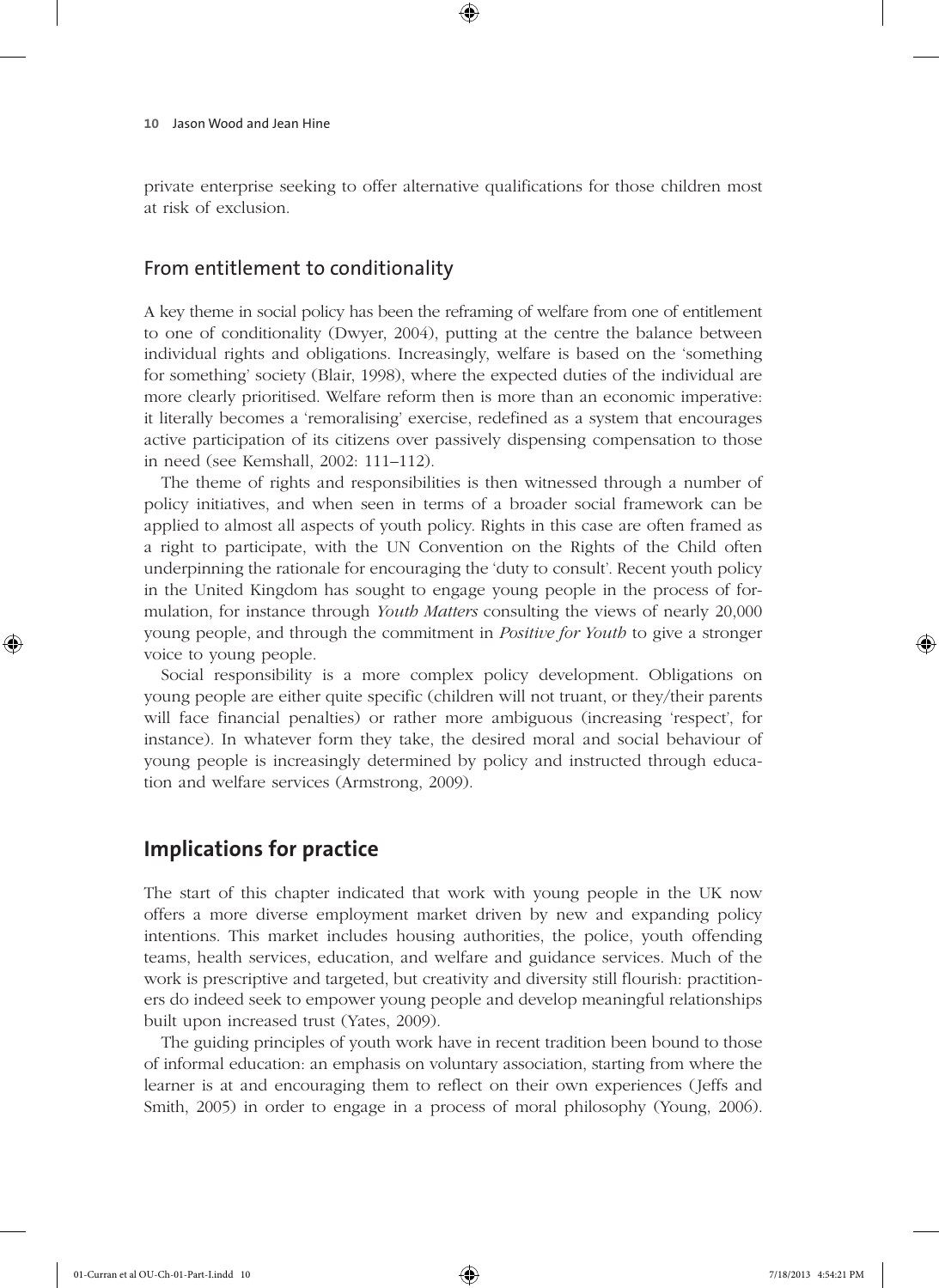However, these principles are under challenge: how, for instance, to ensure voluntary association in a court-ordered programme for young offenders? Or does a youth worker cease to be a youth worker when joining such a system? What is clear from the changing knowledge and policy landscape is that those with a training in youth work can contribute much to these newer contexts, perhaps offering creativity in working within these new frameworks and changed agendas. They can play a significant role that re-examines the problems that young people present, and attempt to negotiate more holistic problem definitions and solutions. It is therefore important to see the picture as far from gloomy.

⊕

Practitioners are increasingly promoting ways of engaging young people in influencing and shaping their social worlds. The increased attention to active citizenship and social capital offers a gateway to an alternative focus on young people as agents who can shape their social contexts with the support of trusted adults. This relies, however, on learning the lessons from research and practice where young people's views actively shape adult understanding of their worlds. It also requires practitioners to re-evaluate and restate their own values and ethical positions so that these can act as lamplights in a complex, challenging and constantly changing set of environments.

#### **References**

♠

- Armstrong, D. (2009) 'Educating youth: assimilation and the democratic alternative', in J. Wood and J. Hine (eds) *Work with Young People*, London: Sage.
- Beck, U. (1992) *Risk Society: Towards a New Modernity*, London: Sage.
- Blair, T. (1998) *The Third Way*, London: Fabian Society.
- Blair, T. (2006) 'Our nation's future social exclusion', speech to the Joseph Rowntree Foundation, York, 5 September.
- Boeck, T. (2009) 'Social capital and young people', in J. Wood and J. Hine (eds) *Work with Young People*, London: Sage.
- Bynner, J. (2001) 'British youth transitions in comparative perspective', *Journal of Youth Studies*, 4(1): 5–23.
- Bynner, J. (2005) 'Rethinking the youth phase of the life course: the case for emerging adulthood?', *Journal of Youth Studies*, 8(4): 367–384.
- Coleman, J. and Warren-Adamson, C. (eds) (1992) *Youth Policy in the 1990s: The Way Forward*, London: Routledge.
- Coleman, J., Catan, L. and Dennison, C. (2004) 'You're the last person I'd talk to', in J. Roche, S. Tucker, R. Thomson and R. Flynn (eds) *Youth in Society*, 2nd edn, London: Sage.
- Department for Education and Skills (DfES) (2003) *Every Child Matters*, London: DfES.
- Department for Education and Skills (DfES) (2005) *Youth Matters*, London: DfES.
- Dwyer, P. (2004) 'Creeping conditionality in the UK: from welfare rights to conditional entitlements?', *Canadian Journal of Sociology*, 29(2): 265–287.
- Dwyer, P. and Wyn, J. (2001) *Youth, Education and Risk: Facing the Future*, London: Routledge Falmer.
- Foley, P., Roche, J. and Tucker, S. (eds) (2001) *Children in Society: Contemporary Theory, Policy and Practice*, Basingstoke: Palgrave.
- France, A. (2007) *Understanding Youth in Late Modernity*, Basingstoke: Open University Press.